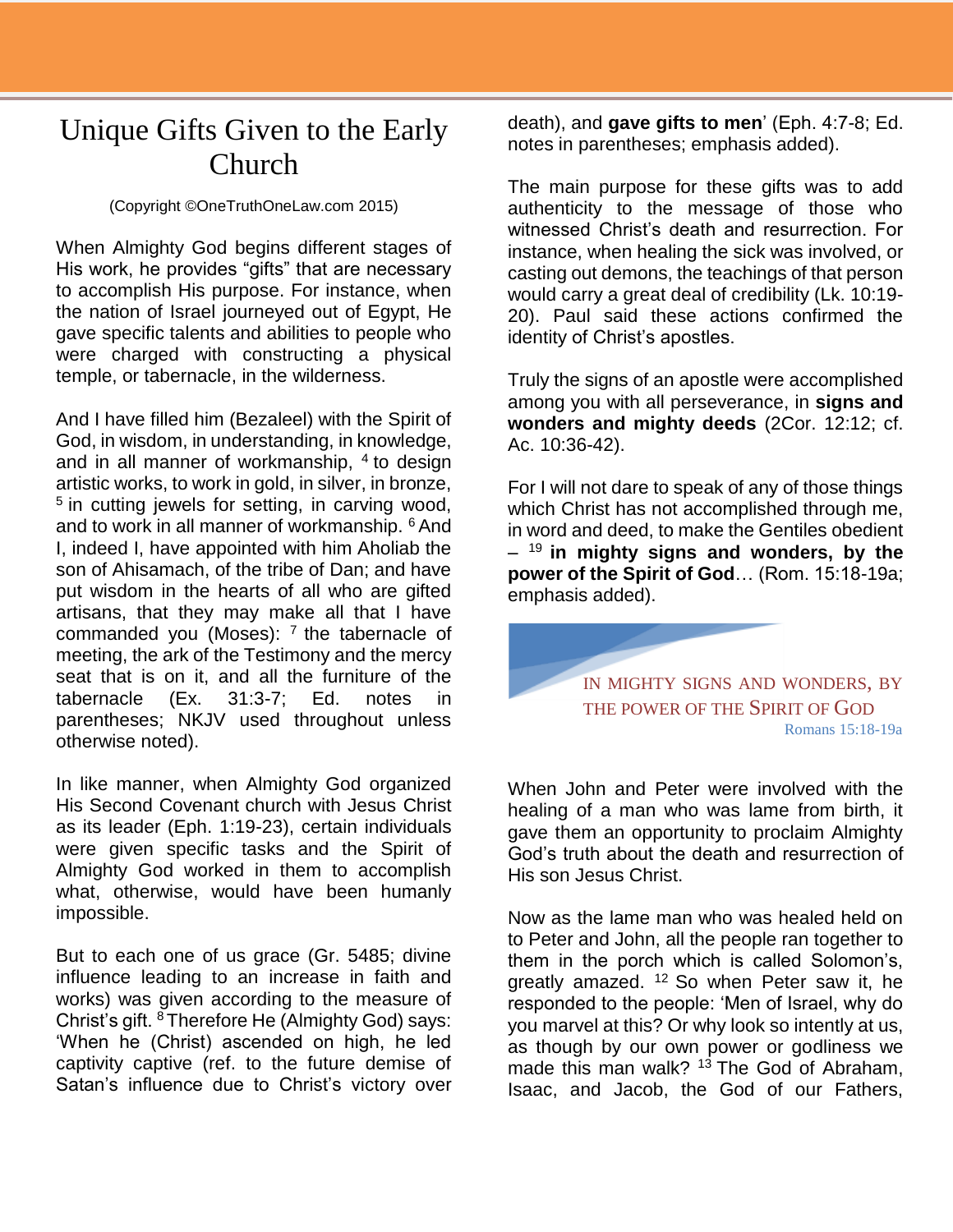glorified His servant Jesus, whom you delivered up and denied in the presence of Pilate, when he was determined to let him go. <sup>14</sup> But you denied the holy one and the just, and asked for a murderer to be granted to you,  $15$  and killed the prince of life, whom God (Almighty) raised from the dead, of which we are witnesses. <sup>16</sup> And his name, through faith in his name, has made this man strong, whom you see and know. Yes, the faith which comes through him has given him this perfect soundness in the presence of you all (Ac. 3:11-16; Ed. note in parenthesis; emphasis added).

It is a sad commentary in this day and age when a religious organization claims that one of its leaders is an apostle of Jesus Christ. The original apostles were given authority by Christ himself to perform specific tasks in their generation, and this has not occurred since.

For even if I (Paul) should boast somewhat more about **our authority which the Lord gave** for edification and not for your destruction… (2Cor. 10:8a; Ed. note in parenthesis; emphasis added).

Therefore I write these things being absent, lest being present I should use sharpness, **according to the authority which the Lord has given me** for edification and not for destruction (2Cor. 13:10; emphasis added).

According to the scriptural definition, an apostle is someone who has seen Christ.

Am I (Paul) an apostle? Am I not free? **Have I not seen Jesus Christ our Lord**? (1Cor. 9:1a; Ed. note in parenthesis; emphasis added)

Also, an apostle is someone who has **not** been appointed by men.

Paul, an apostle (**not from men nor through man**, but through Jesus Christ and God the Father who raised him from the dead) (Gal.1:1; emphasis added).

Then **he** (Christ) **appointed twelve**, whom he also named apostles and that he might send them out to preach, <sup>15</sup> and to have power (authority) … (Mk. 3:14-15a; Ed. notes in parentheses; emphasis added).

You (Christ's twelve apostles) did not choose me, but **I chose you and appointed you** that you should go and bear fruit… (Jn. 15:16a; Ed. note in parenthesis; emphasis added).

When it became necessary to appoint a replacement for Judas Iscariot, the eleven remaining apostles refused to make that decision. They understood that an apostle cannot be chosen by men. They also knew that an apostle must be someone who has seen Jesus Christ.

Therefore, of these men who have accompanied us all the time that the Lord Jesus went in and out among us,  $22$  beginning from the baptism of John to that day when he was taken up from us, one of these must become a witness with us of his resurrection. <sup>23</sup> And they proposed two: Joseph called Barsabas, who was surnamed Justus, and Matthias. <sup>24</sup> And they prayed and said, 'You, O lord, who know the hearts of all, **show which of these two You have chosen**' (Ac. 1:21-24; emphasis added).

The apostles did not decide who should administer local church affairs either. Instead, they deferred to the local brethren in each geographical region. After all, the brethren would be better qualified to recognize "gifts" that were evident in their fellowship. This is extremely important because many religious structures today centralize their administration, and decide who is to serve in various "offices", thus maintaining power and control from their headquarters. This form of administration did not occur in the early church, and it will not be the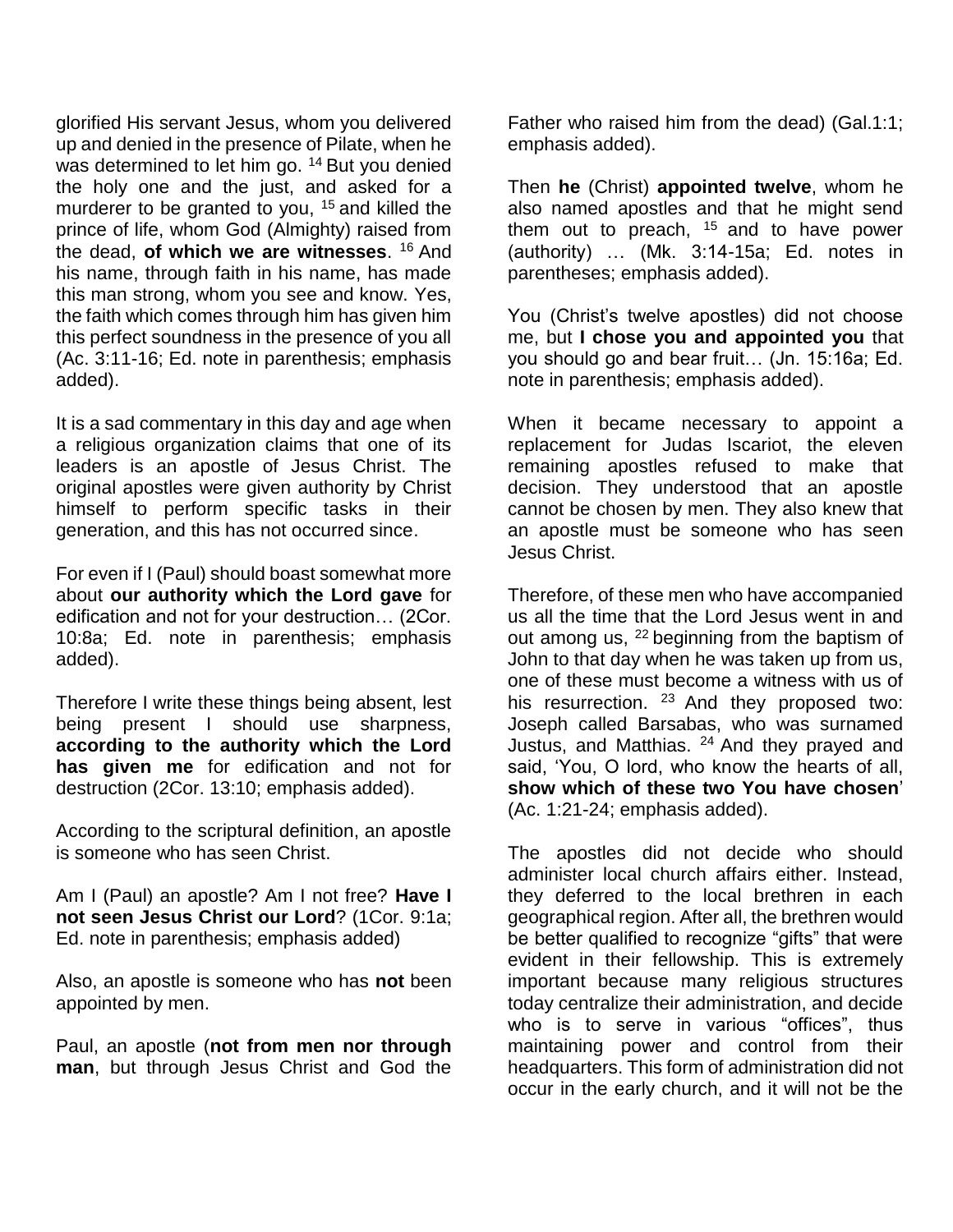method of administration when Christ returns to rule this planet.

Then the twelve summoned the multitude of the disciples and said, 'It is not desirable that we should leave the word of God and serve tables (i.e. daily local administration).  $3$  Therefore, **brethren, seek out from among you seven men** of good reputation, full of the Holy Spirit and wisdom, whom we may appoint (SGD 2525; designate) over this business (Ac. 6:2-3; Ed. notes in parentheses; emphasis added).

And we have sent with him (Titus) the brother whose praise is in the gospel throughout all the churches, <sup>19</sup>and not only that, but **who was chosen by the churches** to travel with us with this gift… (2Cor. 8:18-19b; Ed. note in parenthesis; emphasis added).

And when I (Paul) come, **whomever you** (the brethren in Corinth) **approve** by your letters **I will send** to bear your gift (charitable collection for the distresses and poverty of brethren in Judea; cf. Ac. 11:29) to Jerusalem (1Cor. 16:3; Ed. notes in parentheses; emphasis added).

In far flung regions with no established fellowships, the apostles would pray and fast before anointing someone to care for new converts in a local area. Again, the apostles were relying on direction from God and there was no centralized administration telling them what to do.

So when they (Paul and Barnabas) had appointed elders in every church (Antioch, Iconium, Lystra, and Derbe), and prayed with fasting, they commended them to the Lord in whom they had believed (Ac. 14:23; cf. Ti. 1:5; Ed. note in parenthesis).

The gift of prophecy was very much alive during the time of the early church as well.

And in these days prophets came from Jerusalem to Antioch.  $28$  Then one of them, named Agabus stood up and showed by the Spirit that there was going to be a great famine throughout all the world, which also happened in the days of Claudius Caesar (Ac. 11:27-28).

It is fairly common today to hear so-called prophets in religious organizations claiming they know when Jesus Christ is going to return, and when their predictions fail the church members continue to follow their false prophet. This is contrary to God's law, but most are blinded or simply don't care.

But the prophet who presumes to speak a word in My name, which I have not commanded him to speak, or who speaks in the name of other gods, that prophet shall die (Dt. 18:20).

When a prophet speaks in the name of the Lord, if the thing does not happen or come to pass, that is the thing which the Lord has not spoken; the prophet has spoken it presumptuously; you shall not be afraid of him (Dt. 18:22).

Jesus Christ prepared his disciples prior to his death so they would be equipped to complete the unique and challenging mission they were given. Part of this preparation involved how to organize a spiritual structure, or temple, so that it could function autonomously (1Cor. 3:16-17; 6:19-20; 2Cor. 6:15-16; Eph. 2:20-22). This is confirmed by the following description given by Paul.

And **he himself** (Jesus Christ) **gave some to be** apostles, some prophets, some evangelists (SGD 2099; heralds of salvation who are not apostles), and some pastors (SGD 4166; directors of an assembly) and teachers (SGD 1320; instructors) (Eph. 4:11; Ed. notes in parentheses; emphasis added).

Even though God's apostles, true prophets, and evangelists are not functioning today, many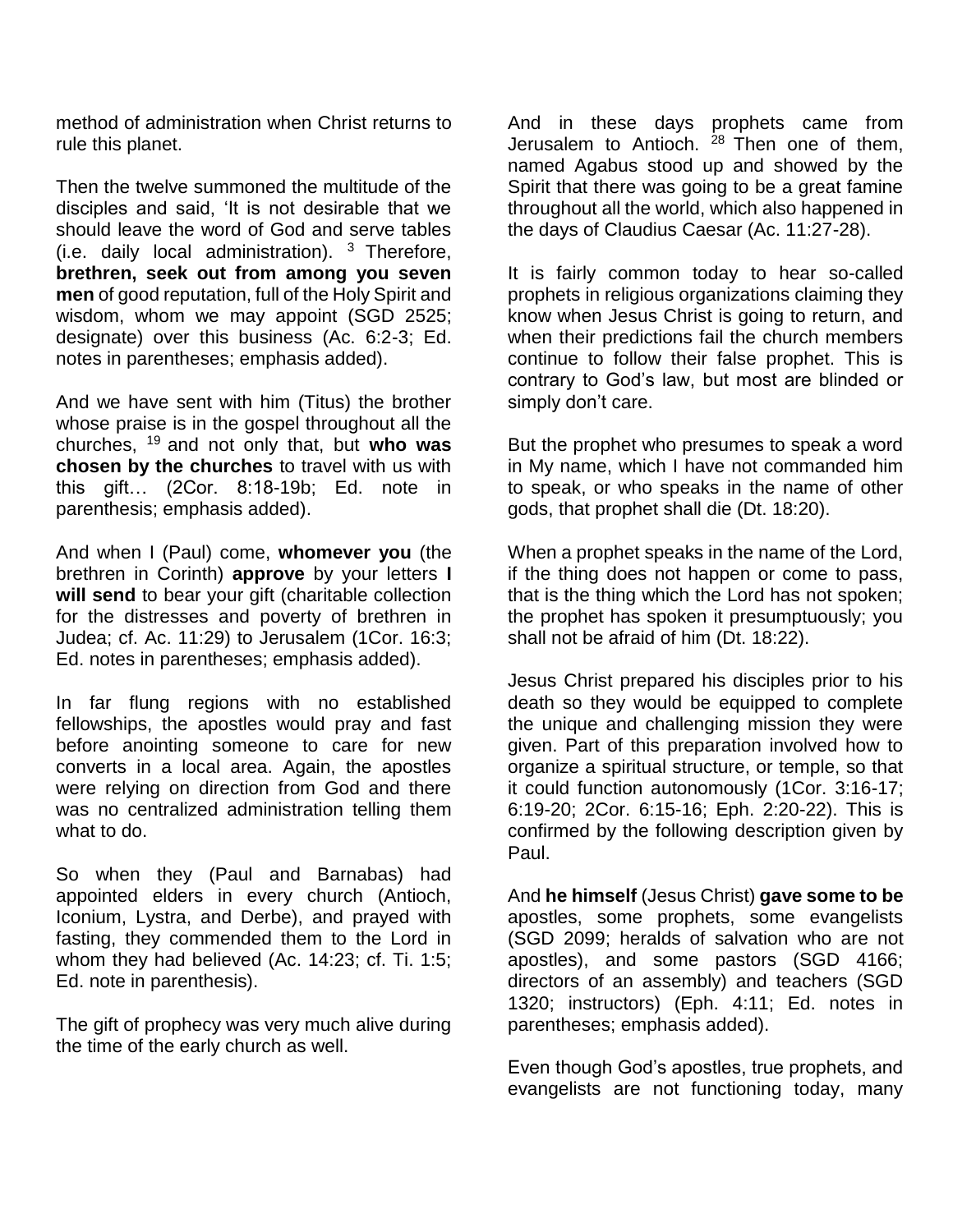religious organizations refer to Ephesians 4:11 as justification for their hierarchal church structure. This is contrary to what Paul actually stated. Instead, he pointed out that Christ himself chose certain individuals to fulfill specific tasks which would help strengthen the Body of Christ during its infancy (Eph. 4:12-15). Once this phase was finished, every member was expected to teach God's truth as they went through their life.

For though **by this time you ought to be teachers**, you need someone to teach you again the first principles of the oracles (scriptures) of God; and you have come to need milk and not solid food (Heb. 5:12; Ed. note in parenthesis; emphasis added).

And we desire that each one of you (every church member) show the same diligence to the full assurance of hope until the end,  $12$  that you do not become sluggish (lazy), but imitate those who through faith and patience inherit the promises (Heb. 6:11-12; Ed. notes in parentheses).

Sadly, it is the hierarchal form of church administration that lends itself to many forms of abuse, including limiting the spiritual growth of its members which is contrary to scripture.

But grow in the grace and knowledge of our Lord and Savior Jesus Christ… (2Pet. 3:18a).

Every member of Christ's body needs to realize they are responsible for developing to their full potential (Mt. 25:14-30). Instead of this occurring today in the churches of this present world, people are being "put to sleep" by their leaders and aren't growing in their understanding of God's way of living (1Thes. 5:6-8). Some simply "go to church" to be entertained, or maintain social connections. Others attend in order to "feel good" about fulfilling what they believe God expects them to do. Consequently, it should come as no surprise that Christ asked the

following question regarding his return to rule this planet.

…nevertheless, when the Son of Man comes, will he really find faith on the earth? (Lk. 18:8b).

Those who are confident they correctly understand God's truth are also in spiritual danger because, more often than not, this mindset is a symptom of hierarchal religious structures that grant titles to their leaders including, but not limited to, Coordinator General, Pastor General, Pope, Reverend, Father (Mt. 20:25-28; 23:8-10). Spiritual growth within these structures is virtually impossible because the leaders will not tolerate anything that can be construed as dissent, including disagreement with the official doctrine of that organization. The membership is to learn what is being taught without much question, and support the structure through their finances. This centralized power prevents removing serious errors because the leaders must appear to have all the answers to Biblical questions. Therefore, they will not admit error, especially if it's written in the stone of their "statement of beliefs". These conditions also contribute to an attitude of selfrighteousness, which is the final "nail in the coffin" preventing any change (Mt. 23:15). As a result, their members are slowly quenching God's Holy Spirit as confirmed by the five virgins in the following parable who lost the oil they once had in their "spiritual lamps".

And at midnight a cry was heard: 'Behold, the bridegroom; go out to meet him!'  $7$  Then all those (ten) virgins arose and trimmed their lamps. <sup>8</sup> And the foolish said to the wise, 'Give us some of your oil, for our lamps are going out.' <sup>9</sup> But the wise answered, saying, 'No, lest there should not be enough for us and you; but go rather to those who sell, and buy for yourselves' (Mt. 25:6- 9; Ed. note in parenthesis).

As mentioned previously, apostles, prophets, and evangelists in the early church were all